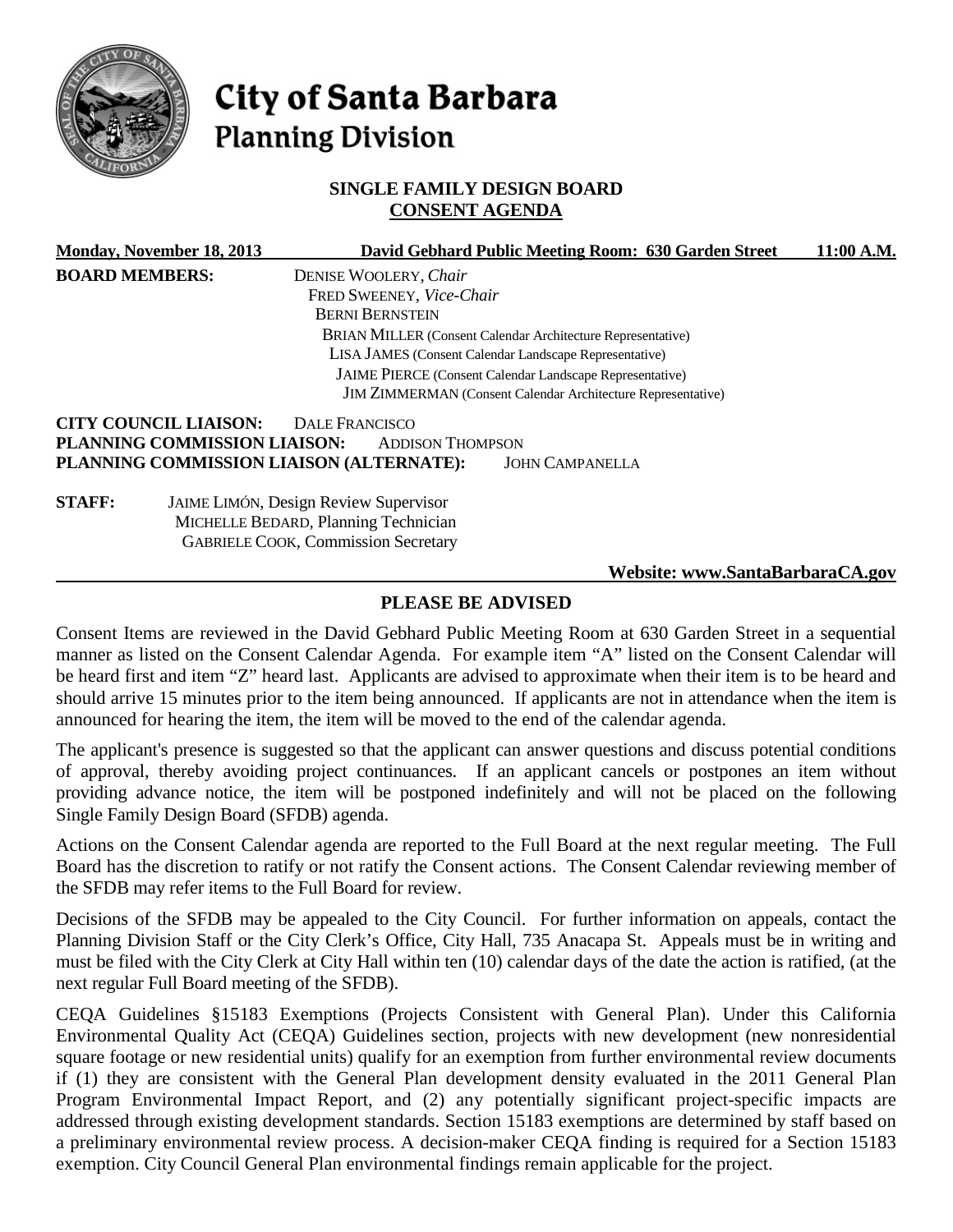**AGENDAS, MINUTES, REPORTS, PLANS & PUBLIC RECORD WRITINGS.** Copies of all documents relating to agenda items are available for review at 630 Garden Street, and agendas and minutes are posted online at [www.SantaBarbaraCA.gov/SFDB.](http://www.santabarbaraca.gov/ABR) If you have any questions or wish to review the plans, please contact Michelle Bedard, Single Family Design Board (SFDB) Planning Technician, at (805) 564-5470, extension 4551, or by email at [MBedard@SantaBarbaraCA.gov.](mailto:MBedard@SantaBarbaraCA.gov) Office hours are 8:30 a.m. to 4:30 p.m., Monday through Thursday, and every other Friday. Please check our website under *City Calendar* to verify closure dates. **Materials related to an item on this agenda submitted to the SFDB after distribution of the agenda packet are available for public inspection in the Community Development Department located at 630 Garden Street, during normal business hours.** Writings that are a public record under Government Code § 54957.5(a) and that relate to an agenda item for an open session of a regular meeting of the SFDB and that are distributed to a majority of all of the members of the SFDB during the meeting are available for public inspection by the door at the back of the David Gebhard Public Meeting Room, 630 Garden Street, Santa Barbara, CA.

**AMERICANS WITH DISABILITIES ACT:** In compliance with the Americans with Disabilities Act, if you need special assistance to gain access to, comment at, or participate in this meeting, please contact the Planning Division at (805) 564-5470, extension 4577. If possible, notification at least 48 hours prior to the meeting will enable the City to make reasonable arrangements in most cases.

**NOTICE:** On Thursday, November 14, 2013, this Agenda was duly posted on the indoor and outdoor bulletin boards at the Community Development Department, 630 Garden Street, and online at [www.SantaBarbaraCA.gov/SFDB.](http://www.santabarbaraca.gov/sfdb)

**PUBLIC COMMENT:** Any member of the public may address the Single Family Design Board Consent Representative for up to two minutes on any subject within their jurisdiction that is not scheduled for a public discussion before the Board.

### **REVIEW AFTER FINAL**

#### **A. 856 FERRELO PL E-1 Zone**

| Assessor's Parcel Number:  | 029-330-011   |
|----------------------------|---------------|
| <b>Application Number:</b> | MST2012-00397 |
| Owner:                     | Nan Zhou      |
| Designer:                  | Sophie Calvin |

(Proposal for a seven square foot addition at the existing entry; a new 31 square foot entry porch, window, and door alterations; and 'as-built' patio and site walls located within the setbacks at an existing 2,335 square foot, one-story, single-family residence located in the Hillside Design District. The project includes Staff Hearing Officer review for requested zoning modifications. The project is 74% of the guideline floor-to-lot area ratio (FAR). The proposal will address the violations identified in enforcement case ENF2012-00195.)

**(Review After Final revision to remove SFDB condition of approval to remove plaster from the existing stone wall.)**